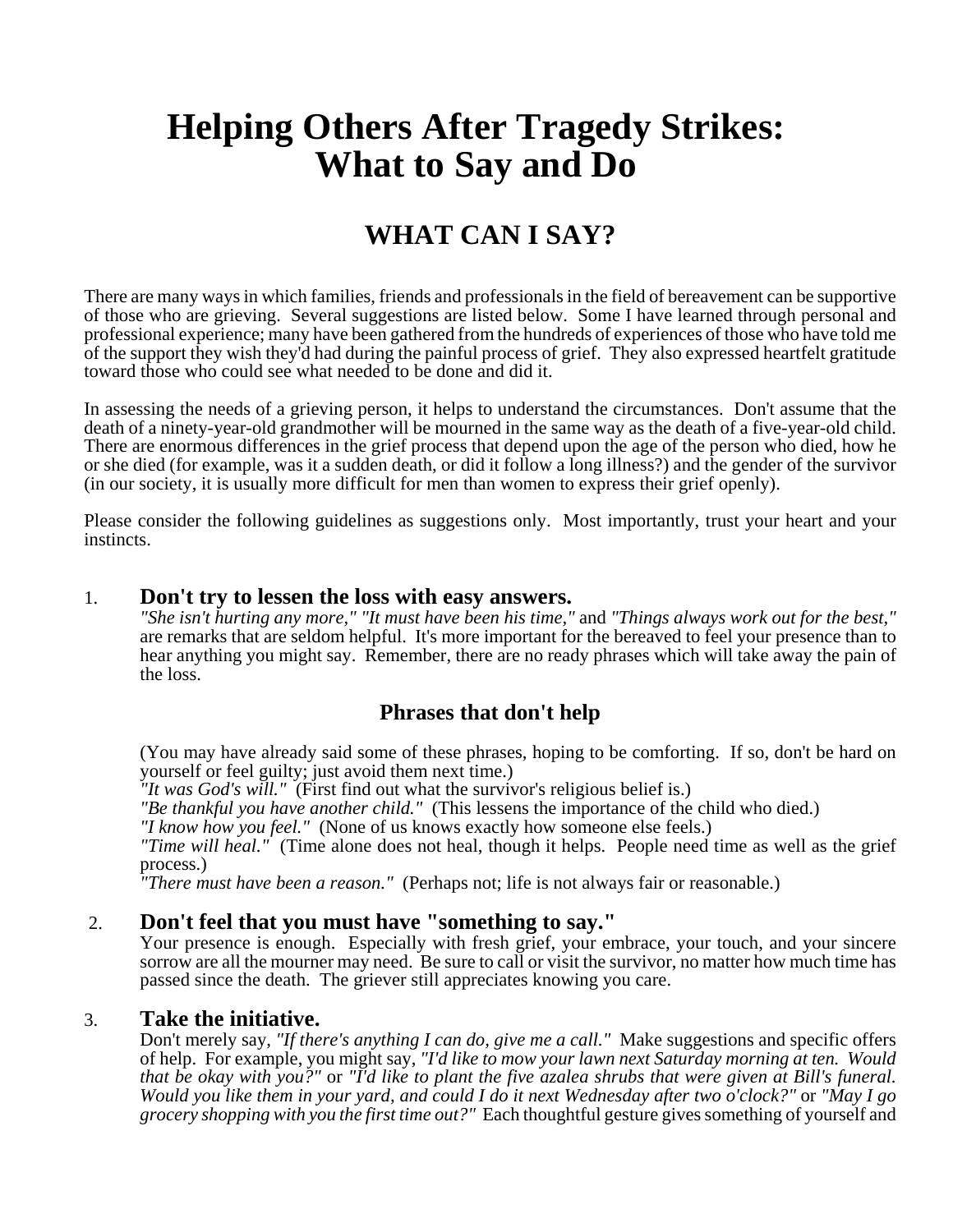keeps the survivor from having to continually reach out for assistance. It also lets the survivor know you think he or she is important. Our self-esteem is often low during the early months of grief, and knowing someone cares enough to help does wonders for our morale.

#### 4. **Help with everyday concerns.**

You might run errands, answer the phone, prepare meals, or do the laundry. These seemingly minor tasks loom large to the survivor, for grief drastically depletes physical energy. An offer to spend an evening just watching television together can be very comforting, especially to someone now living alone.

#### 5. **Help with the children.**

If children are involved, send them special cards and invite them on outings with your family. Children should not be shielded from grief, but occasionally they need a break from the sadness at home, while their parents may welcome a day for grieving without them. Show your love and support and invite them to discuss their thoughts and feelings. They need good listeners, too. Don't assume that a child who seems calm is not in pain.

#### 6. **Listen.**

A bereaved person desperately needs a listener who is accepting and supportive and willing to listen patiently to often repetitive stories. The need to "tell the story" decreases as healing progresses. And each time the story is told, the finality of the death sinks in a little more. When feelings of anger, frustration, disappointment, fear, and sadness are expressed, accept those feelings. If the survivor keeps them bottled inside, they will slow the healing process. Sharing thoughts and feelings lessens the stress. The increased stress experienced during early grief can lead to health problems for some people. Help your friend stay healthy by listening.

## 7. **Allow the expression of guilt feelings.**

A natural reaction to hearing someone express guilt is to respond with, *"You mustn't feel guilty. I'm sure you did everything you could."* Don't try to rescue people from their guilt feelings, which are natural and normal during the grief process. (What most people actually feel is regret. Guilt implies a purposeful act that intends injury; we feel regret when we wish we had somehow been able to change things.)

Expressing our "if-onlys" is important. However, if the survivor still talks repeatedly about a specific incident six months after the death, you might ask, *"What could you have done differently?"* After the response, come back with another question: *"Then what might have happened?"* Keep asking nonleading questions until the person concludes that, with the knowledge he had at the time, he did the best he could. (Also, be aware of the difference between realistic and unrealistic guilt. If the feeling is based on reality, professional help may be called for.)

#### 8. **Allow the survivor to grieve in his own way.**

Don't push the mourner to "get over" the loss. If he needs to rake leaves or chop wood to release energy and tension, let him. If he wants to pore over old pictures or read every book on grief he can find, let him. We all grieve in our own way; avoid being judgmental.

#### 9. **Accept mood swings.**

Expect good days and bad days for some time. The highs and lows are part of the process. These feelings have been described as waves that sweep in uncontrollably. Gradually the good days become more frequent, but bad ones will occur even a year or more after the death of a loved one.

#### 10. **Remember special days and times.**

Double your efforts to be sensitive to the mourner's needs during difficult times of the day or on days with special meaning, like holidays, the loved one's birthday or wedding anniversary, or the anniversary of the death. Mark your calendar so you'll remember to reach out to the person on or before those